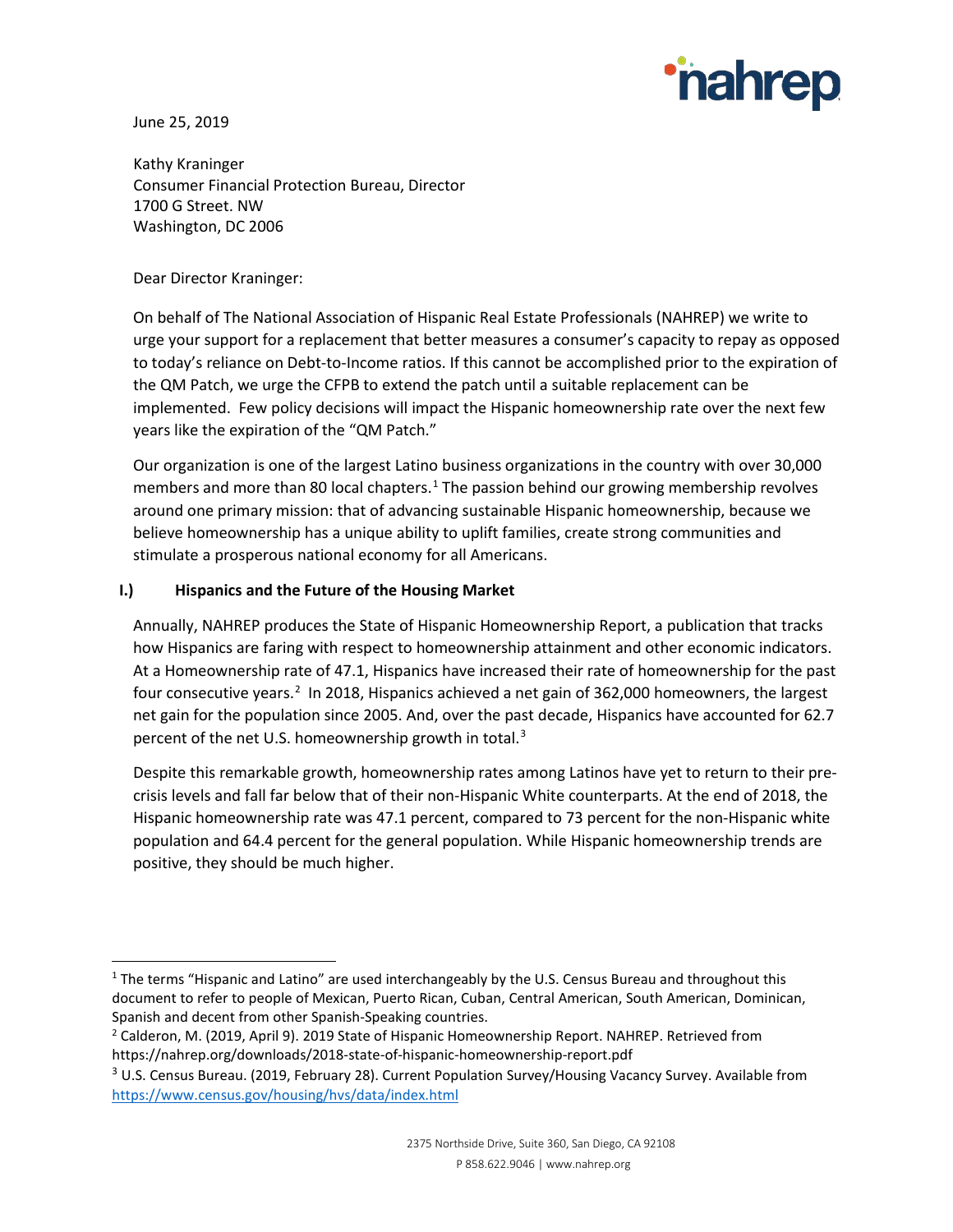

At the same time, Hispanics are projected to account for more than half of all new potential homeowners over the next several years and for 56 percent of all new homeowners by 2030.<sup>[4](#page-1-0)</sup> Hispanics are also the fastest growing native-born U.S. population, accounting for more than half of the nation's population growth since the year 2000. And, at a median age of 29, Hispanics are just entering their prime home buying years, further increasing homeownership potential for decades to come.[5](#page-1-1) These trends underscore an important reality: Hispanics are driving homeownership growth in America. However, if the mortgage market fails to support those potential new homeowners along their home buying journey, the nation will bear the economic consequences. To put things into perspective, if population projections come to bear and homeownership rates across ethnic groups remain consistent with current rates, it would mean that the national homeownership rate would decline by nearly 10 percentage points over the next forty years to 55 percent.<sup>[6](#page-1-2)</sup> The last time the U.S. homeownership rate was that low was in the years immediately following World War II.



<span id="page-1-0"></span> <sup>4</sup> Goodman, L. Pendall, R. and Zhu, J. (2015, June). Headship and Homeownership: What does the Future Hold? Retrieved from https://www.urban.org/sites/default/files/2000257-headshipand-homeownership-what-does-thefuture-hold.pdf

<span id="page-1-1"></span><sup>5</sup> U.S. Census Bureau. (2001 - 2018). DP-1: Profile of General Demographic Characteristics: 2000 and PEPASR6H: Annual Estimates of the Resident Population by Sex, Age, Race, and Hispanic Origin for the United States and States: April 1, 2010 to July 1, 2017. Available from

https://www.census.gov/data/datasets/2017/demo/popest/nation-detail.html

<span id="page-1-2"></span><sup>6</sup> Zandi, M. (2019, May 2). Moody's Analytics economist calculations using U.S. Census projections of population shares and Current Population Survey/Housing Vacancy Survey.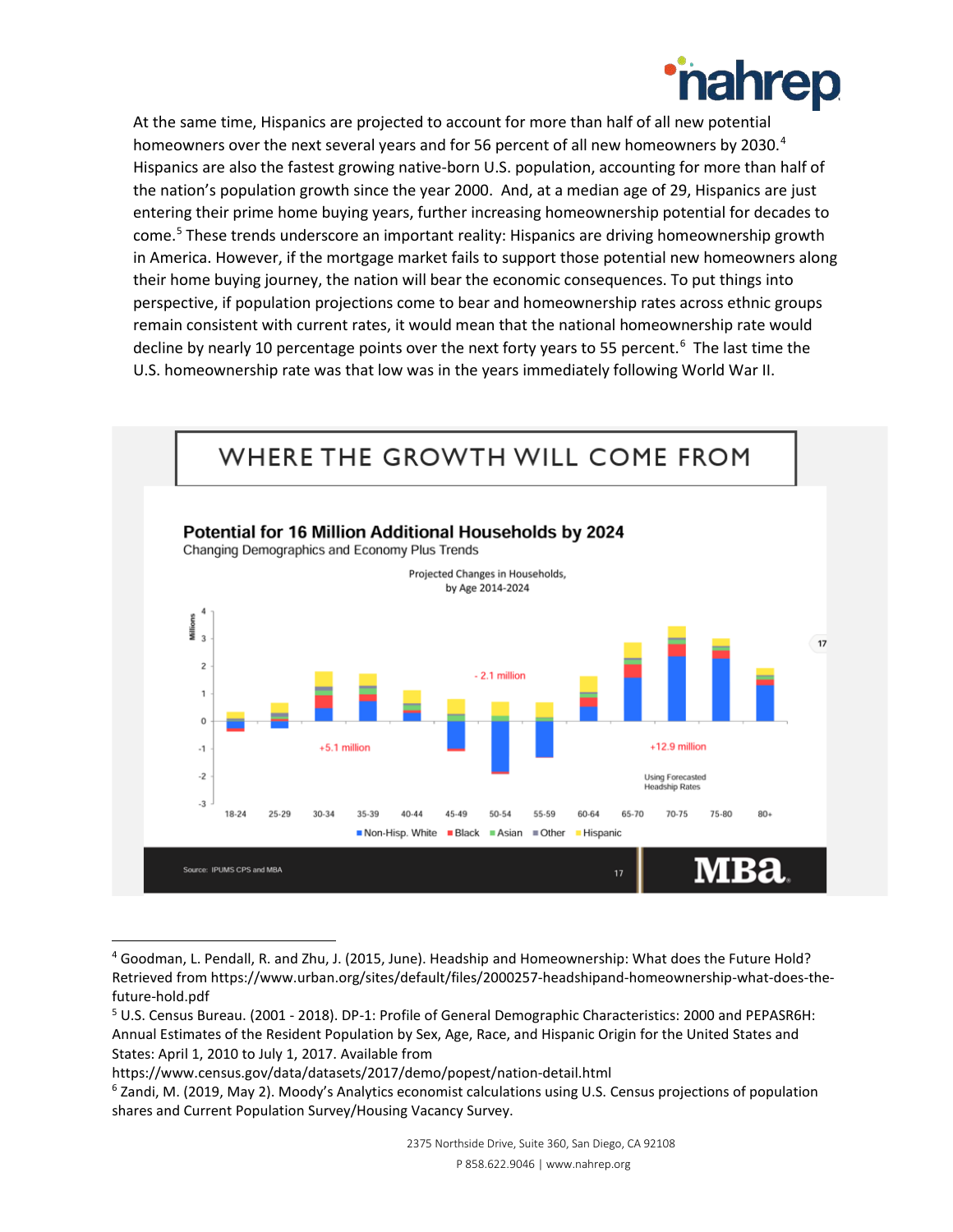

The MBA graph above underscores that a disproportionate amount of homeownership growth will come from the Hispanic community at the same time as the Non-Hispanic White population pool of prospective home owners shrink.

## **II.) Unique characteristics of the Hispanic Market**

Despite the pivotal role Hispanics will play in driving housing demand for decades to come, the current mortgage market is not set up to serve the unique characteristics of Latinos well. Many of today's potential Hispanic homeowners are creditworthy and have sufficient household income to support a mortgage. But, because they are more likely to be self-employed, earn non-W2 wages, utilize pooled resources within a multigenerational household, and are more likely to pay for household expenses in cash rather than credit, they are more likely to be denied a mortgage loan. Today's mortgage structure and regulations rely too heavily upon easily-documented W2 income and do not sufficiently recognize the entrepreneurial practices so prevalent in the Hispanic community. Because of this, lenders consistently fail to accurately assess the risk and repayment capacity of many otherwise credit-worthy Hispanic borrowers.

# **A) Prevalence of Non-W2 borrowers**

Latinos are more likely to be self-employed or work non-traditional, "non-W2" jobs than the general population. Of note, while the number of businesses in the U.S. declined in the years following the financial crisis, the number of Latino-owned businesses grew by nearly 50 percent.[7](#page-2-0) To underscore the rapid growth in Latino entrepreneurship: nearly half of Latino-owned businesses were started in the last six years.<sup>[8](#page-2-1)</sup> Additionally, Hispanics and African Americans are more likely to participate in the gig economy, with 31 percent and 27 percent reporting nontraditional earnings, respectively.<sup>[9](#page-2-2)</sup> However, mortgage underwriting rules remain notoriously challenging for those who don't earn their income through a traditional paycheck from a full-time employer.

## **B) Multi-Generational Households and Non-Borrower Income Access**

In 2016, 27 percent of the Hispanic population and 26 percent of the Black population lived in multigenerational households, compared to the general population at 20 percent and the non-Hispanic White population at 16 percent.[10](#page-2-3) However, mortgage underwriting rules do not allow for any flexibility based on individual family circumstances or the overall financial contributions of members of the household.

<span id="page-2-0"></span><sup>&</sup>lt;sup>7</sup> Stanford Latino Entrepreneurship Initiative (2017). State of Latino Entrepreneurship. Stanford Graduate School of Business. Retrieved from [https://www.gsb.stanford.edu/sites/gsb/files/publication-pdf/report-slei-state-latino](https://www.gsb.stanford.edu/sites/gsb/files/publication-pdf/report-slei-state-latino-entrepreneurship-2017.pdf)[entrepreneurship-2017.pdf](https://www.gsb.stanford.edu/sites/gsb/files/publication-pdf/report-slei-state-latino-entrepreneurship-2017.pdf)

<span id="page-2-1"></span><sup>8</sup> Kramer Mills, C., et al. (2018, November 13). Latino Owned Businesses: Shining a Light on National Trends. Federal Reserve Bank of New York and Stanford Latino Entrepreneurship Initiative.

<span id="page-2-2"></span>Retrieved fro[m https://www.fedsmallbusiness.org/analysis/2018/latino-owned-small-businesses-national-trends](https://www.fedsmallbusiness.org/analysis/2018/latino-owned-small-businesses-national-trends) <sup>9</sup> Edison Research. (2018, December). The Gig Economy. Marketplace-Edison Research Poll 2018. Retrieved from <https://www.edisonresearch.com/americans-and-the-gig-economy/>

<span id="page-2-3"></span><sup>&</sup>lt;sup>10</sup> Cohn, D. and Passel, J. (2018, April 5). A record 64 million Americans live in multigenerational households. Pew Research Center. Retrieved from [https://www.pewresearch.org/fact-tank/2018/04/05/a-record-64-million](https://www.pewresearch.org/fact-tank/2018/04/05/a-record-64-million-americans-live-in-multigenerational-households/)[americans-live-in-multigenerational-households/](https://www.pewresearch.org/fact-tank/2018/04/05/a-record-64-million-americans-live-in-multigenerational-households/)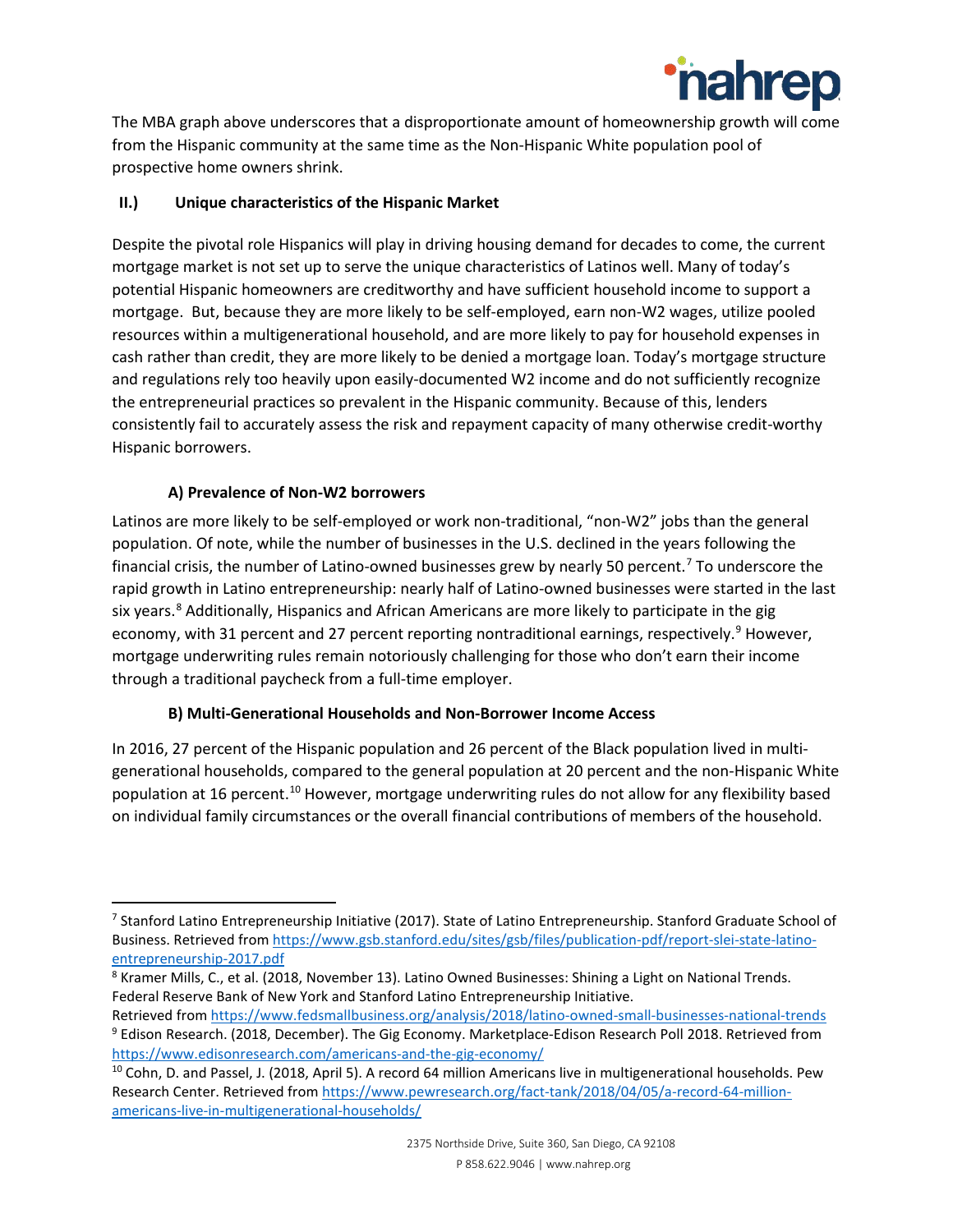

# **III.) NAHREP Urges the CFPB to Extend the Patch until it is Replaced by an Alternative that Better Captures a Consumer's Capacity to Repay**

Few policy changes would more negatively impact Hispanic homeownership than the expiration of the "QM Patch." A recent Urban Institute study found high DTI GSE borrowers are disproportionately minority borrowers with incomes that are, on average, less than those of borrowers with lower DTIs.

| Race            | $\leq 43\%$ | 43-45% | 45-50% | >50%  | >43%  |
|-----------------|-------------|--------|--------|-------|-------|
| <b>Hispanic</b> | 6.4%        | 9.4%   | 8.4%   | 8.3%  | 8.9%  |
| White           | 83.2%       | 77.6%  | 77.3%  | 76.9% | 77.4% |
| <b>Black</b>    | 3.5%        | 4.2%   | 4.0%   | 9.3%  | 4.5%  |
| Asian           | 6.0%        | 7.6%   | 9.3%   | 4.1%  | 8.0%  |

#### **Loan Distribution by DTI and Race or Ethnicity (Percent)**

*Source: Recursion Co. and Urban Institute*

The expiration of the "GSE QM Patch" would mean that FHA would be the only remaining QM option for working class Latinos, and QM is the only dependable source of lending in the market today. This is problematic because oftentimes FHA loans can be more expensive for borrowers. Furthermore, limiting consumer choices can create market distortions that disadvantage private capital and interfere with the competitive nature of the market for these loans. At least for the full period of conservatorship, access to conventional loans should not be made unavailable to creditworthy Latino borrowers based on the application of the 43 DTI ratio alone.

The Urban Institute calculates that in 2017, about one in five GSE-backed mortgages originated in 2017 had a DTI ratio over 43 percent, and approximately one in two FHA or VA mortgages had a DTI ratio over 43 percent.<sup>[11](#page-3-0)</sup> Hispanics are 38 percent more likely to have a high DTI loan, the most likely of any demographic.<sup>[12](#page-3-1)</sup>

Furthermore, we support the Ability-to-Repay provision and we do not want to see a return to irresponsibly-loose underwriting standards. The difficulty today however, is that the underwriting guidelines for the calculation and verification of a borrower's income and debt provided by the CFPB in "Appendix Q" of the rulemaking are essentially an outdated and, in some places, an internally inconsistent version of prior-FHA policy. Income and debt of a borrower must be calculated per the relatively limited provisions and monthly debt payments, including the new house payment, and must stay under 43 percent of the borrower's monthly income. Self-employed borrowers and gig

<span id="page-3-1"></span><span id="page-3-0"></span><sup>&</sup>lt;sup>11</sup> Kaul, K. and Goodman, L. (2018, August). What, If Anything, Should Replace the QM GSE Patch? Urban Institute. Retrieved fro[m https://www.urban.org/sites/default/files/publication/98949/qualified\\_mortgage\\_rule\\_0.pdf](https://www.urban.org/sites/default/files/publication/98949/qualified_mortgage_rule_0.pdf) <sup>12</sup> Goodman, L. (2019, March 25). New Data Confirm the Urgency of Addressing the Expiration of the GSE Patch. Urban Institute. Retrieved from [https://www.urban.org/urban-wire/new-data-confirm-urgency-addressing](https://www.urban.org/urban-wire/new-data-confirm-urgency-addressing-expiration-gse-patch)[expiration-gse-patch](https://www.urban.org/urban-wire/new-data-confirm-urgency-addressing-expiration-gse-patch)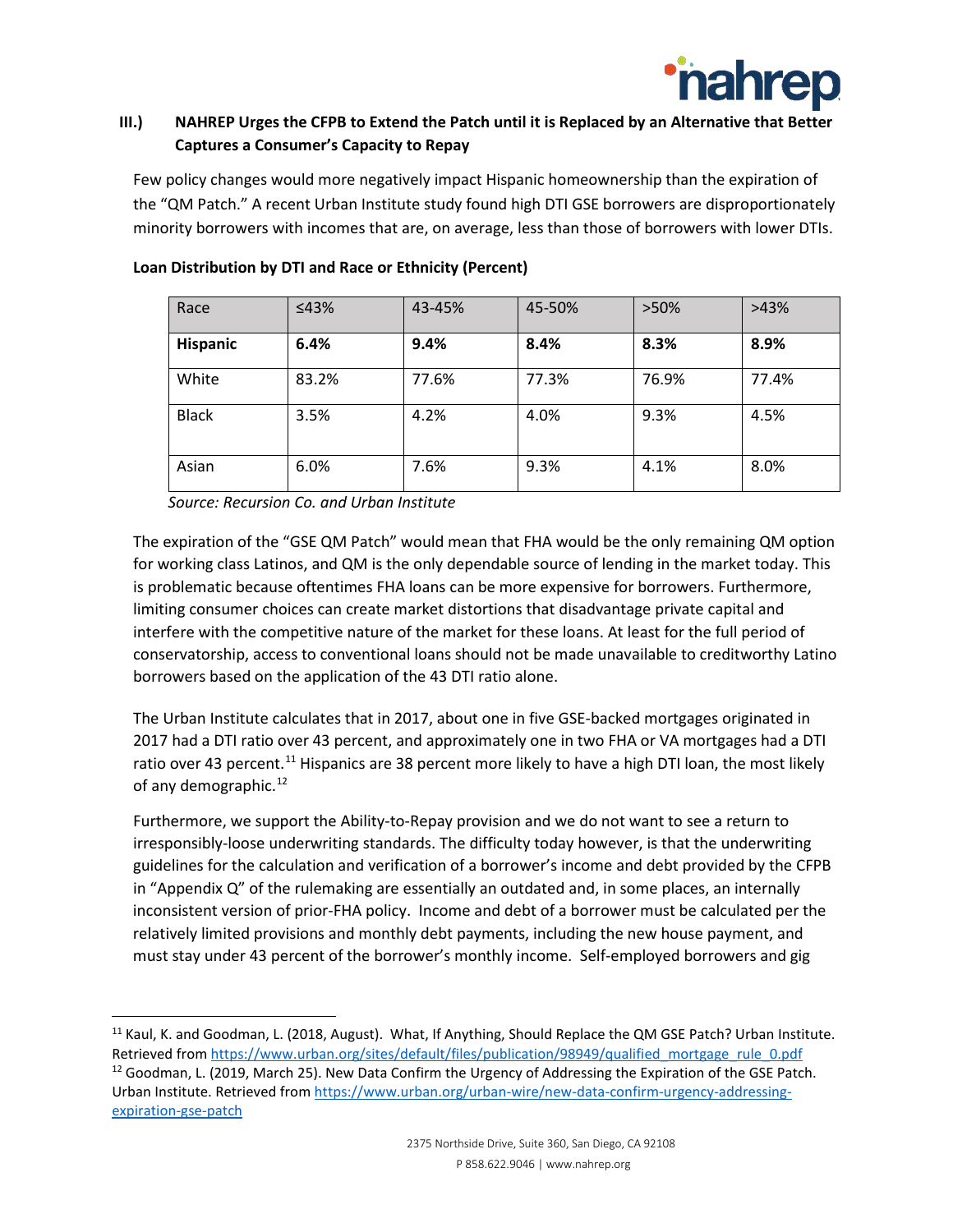

economy workers who have multiple part-time jobs, struggle under these requirements given the complexities of Appendix Q.

The General QM category simply must become more robust, current, and sophisticated before it can support the weight of the mortgage market. We urge the CFPB to take on rule-writing efforts aimed at better understanding and to more clearly defining QM standards in order to accomplish a more flexible view of how debt and income are determined and as only one of the significant factors in determining QM status.

One statutory or regulatory option is to eliminate the DTI calculation (not its evaluation) and rely instead upon the higher-cost mortgage rules for presumptive and rebuttable presumption compliance thresholds.

## **NAHREP Joins Industry and Consumer Groups in Supporting the APOR+150 Model as a Replacement to the "QM Patch."**

NAHREP joins a coalition of industry and consumer groups in supporting the APOR + 150-200 basis points model that would dictate the new QM status rather than the 43 percent DTI in a new riskbased pricing model. We believe this model eliminates the problematic components of the existing rule that have curtailed access to credit for segments such as self-employed borrowers, enables underwriting innovation outside of the GSE Patch, retains access to credit in a manner that is equal to today's existing infrastructure while maintaining the critical consumer protection elements established by the QM Rule, particularly, by prohibiting the problematic features that had been used to qualify borrowers without an assessment of capacity to repay – such as, no-doc or low-doc products, products based only on collateral value, and interest only, negative amortization and option ARM products. Loans originated above 150 or 200 bps over APOR would maintain strict underwriting and documentation requirements as they do today in order to protect consumers from the abuses that have been observed with high-cost mortgages.

By making the change to QM safe harbor for loans below 150 or 200 bps over APOR, the CFPB would also successfully level the playing field between the GSEs and other lenders, likely reducing the reliance of the mortgage market on government-supported entities. Finally, the APOR +150 model would do away with the problematic reliance on Appendix Q that has curtailed lending to credit worthy self-employed borrowers. We call on the CFPB do the necessary research to ensure that any threshold finds the appropriate balance in access to credit to the rapidly growing Hispanic segment while ensuring the necessary consumer protections.

#### **IV. Conclusion**

The future of the U.S. housing market is intrinsically tied to the success of Hispanic homeowners. As a market segment, Hispanics are younger and growing faster than any other demographic and are in a position to drive homeownership growth in America. It is critical that we ensure that housing policy decisions made today address the needs of the changing face of homeownership in a way that is both affordable and sustainable. NAHREP firmly believes that every individual who desires to become a homeowner and can sustain a mortgage deserves access to homeownership, and as such, we urge